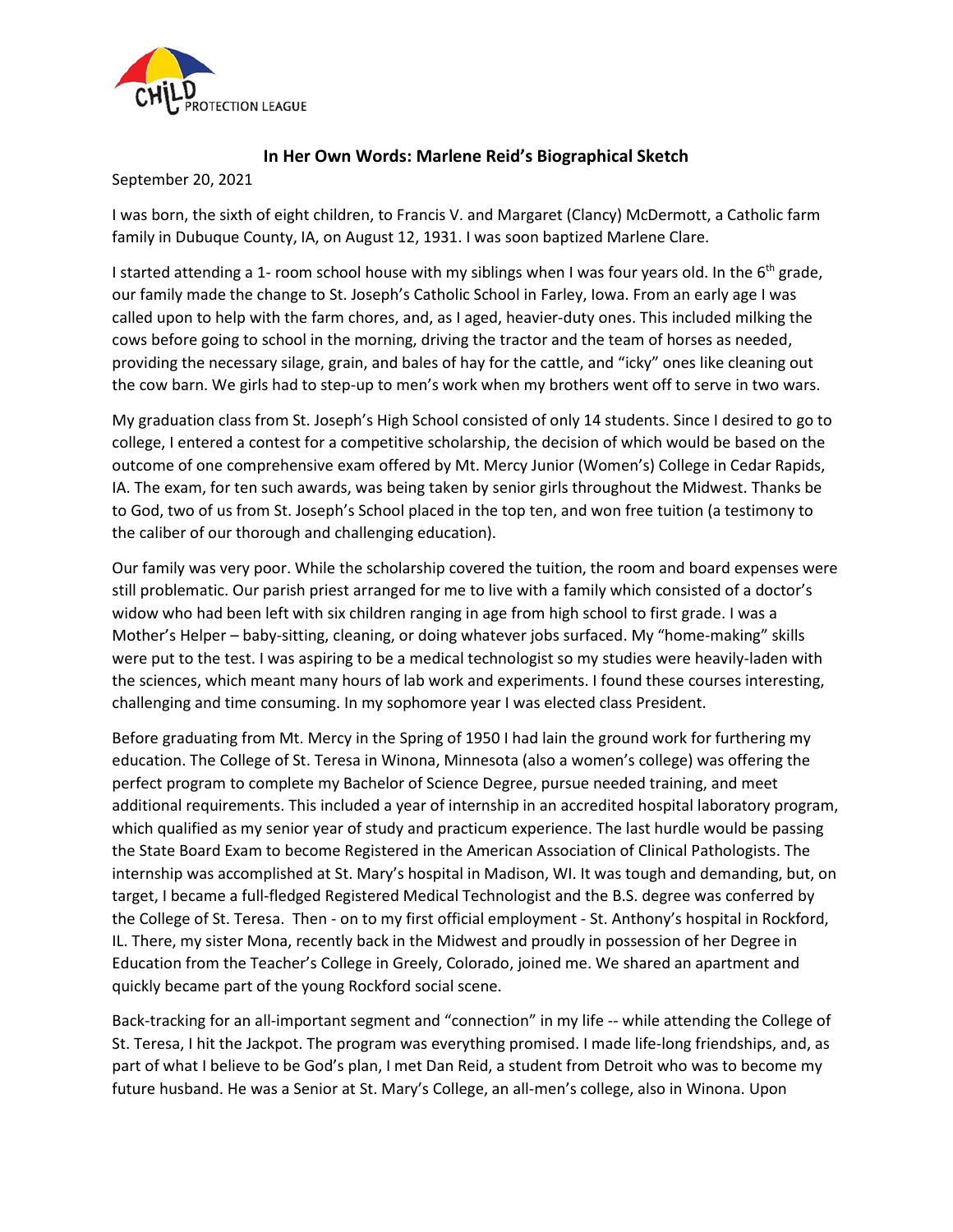graduation, Dan was hired by 3M as a Cost Accountant which led to a 40-year successful career with that company, much of the time serving as Controller of his division.

For Dan, there was a 3- year detour in his career - to serve in the Coast Guard during the Korean War. During his last year of service, while stationed at the Jersey City Supply Center, NJ, we got married. It was June 12, 1954, a very stifling 95-degree day (air-conditioning was not yet routinely available), but the vows were "baked" into place, serving well the first 67 years, and promising more. While in New Jersey, I supervised the lab in the hospital of Kearney, NJ., often experiencing, and dealing with, morning sickness with the first of the six Reid children - Tim, Judi (Spencer), Todd, Jenifer (Latawiec), Terrance (Terry), and Meghan (Jones). We raised them in a modest home on Turtle Lake, Shoreview, MN. Terry was tragically killed at 23 years of age. Though grief-stricken, our strong Faith came to our rescue and, with God's help, suffered through the nightmare.

Upon Dan's discharge from the Coast Guard, after a brief stay in Detroit, we arrived back in Minnesota on a frigid day in February, 1955. I found a position at St. Mary's Hospital in Minneapolis, training and teaching students in the Hematology Lab, and taking my turn on call. When a second child was due to arrive, I traded the Lab coat for an apron and piles of diapers and became a fulltime homemaker. In the 60s, recognizing the need to stay abreast of medical advancements and laboratory procedures, I chose a smaller, closer to home hospital, Bethesda in St. Paul, to let the Lab Supervisor know that I would be willing to work an occasional weekend, some evenings doing the lab work required for the followingday's surgical patients, and some limited night call. I was welcomed with open arms! So began another phase of productive employment.

My parents had always been Democrats, and believed that Franklin Delano Roosevelt was the farmer's savior. I had never questioned their position since I knew firsthand how welcome the Rural Electric Cooperative had been when electricity, supposedly under FDR's influence, had come to our farm. **There was, however, a turning point!** In 1964 I read the book, "A Choice Not an Echo" about Barry Goldwater's candidacy, written by Phyllis Schlafly. I didn't know who Phyllis Schlafly was at the time, and didn't make a connection until years later, but I was impressed by the logic and common sense she presented. I announced to Dan, "I must be a Republican!" - and felt embarrassed that I had voted for John Kennedy and other Democrats without knowing anything about them, or what they stood for. I ordered twenty copies of the book for educating others, and distribution to anyone who would read it. When my parents came to visit my father caught sight of the stack of books on the living room coffee table. "Hell hath no fury" like a father feeling betrayed! I was practically disowned. My mom used all her diplomacy to keep my dad from returning home immediately. It was a very "cool" and strained visit. I don't believe my father ever fully forgave me before his untimely death in 1968.

It wasn't long before I was into Republican politics up to my eyeballs. After the *Roe v. Wade* decision of 1973, and other "awakenings" on my part, I knew that being involved in politics would be a must. An already-structured entity was needed, and operating, as a mouth piece in "making a difference." At one point, I served as one of the Vice-chairwomen of the MN Republican party and was elected several times as Delegate or Alternate to the national conventions, as well as filling the multitudinous volunteer positions. Much of my involvement in the many issues I believed needed to be addressed, and fought for, is spelled out in the speech I gave when I was presented with the Defender of the Faith Award by the Catholic Defense League in 2010 (copy enclosed).